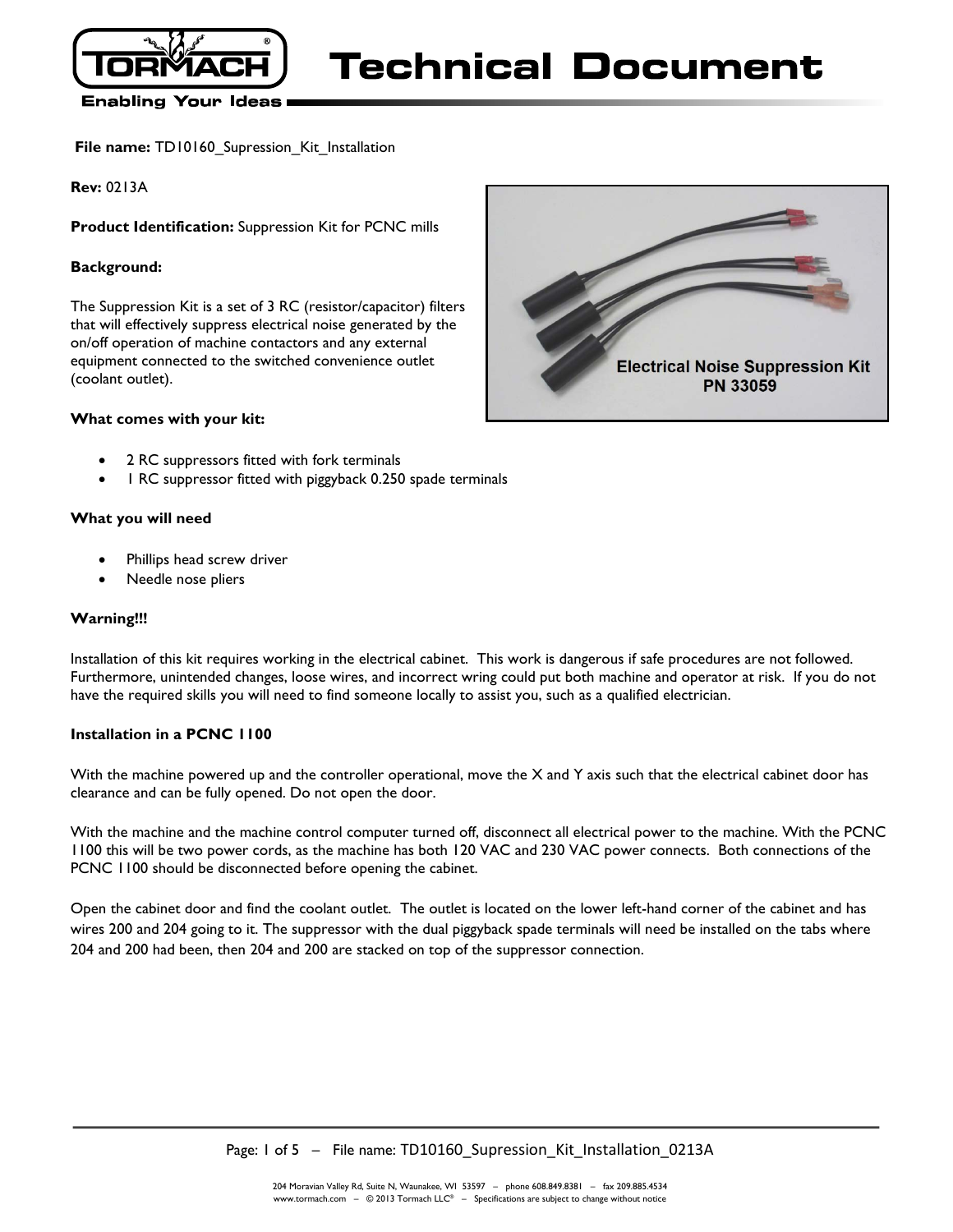

# Technical Document

**Enabling Your Ideas** 

You will need to disconnect 204 (black) and 200 (white). Note which side each of these wires are on, as you will need to re-connect the wires to their original position after installing the suppressor connection. There is no polarity to the suppressor connection; it can go on either side, but the 204 and 200 wires must be returned to the same side of the outlet that they were originally on. The photo shows the cover to the wire tray removed and the suppressor in the tray. Replace the tray cover and you will have a clean installation.



The images below are (left) overview of where the outlet suppressor is installed on the machine circuit diagram and (right) a detail view of the circuit diagram with the suppressor installed.





Next we'll install two more suppressors for the coils of the machine control contactors. The locations of these in the machine circuit diagram are shown in overview and in detail in the images below.



These will be wired directly into the coil terminals of the contactors. The C1 contactor is the primary machine power control and its suppressor is wired to terminals 104 and 100. The C2 contactor is the spindle control and its suppressor is wired to terminals 107 and 100. The contactors are shown in the image below. The connection points are on the second level, below the brown, blue, and red wires. If you need to temporarily remove one of the upper level wires to reach the connection point, make certain you replace the wire to the same position when you're done. There is room for both the original wires in those terminal as well as the suppressor wires. Make certain you have solid connections and the terminal connectors are firmly gripped after you tighten up on the screw connections. As with the suppressor on the outlet, it's easy to put the suppressor inside the wire tray.

Page: 2 of 5 – File name: TD10160\_Supression\_Kit\_Installation\_0213A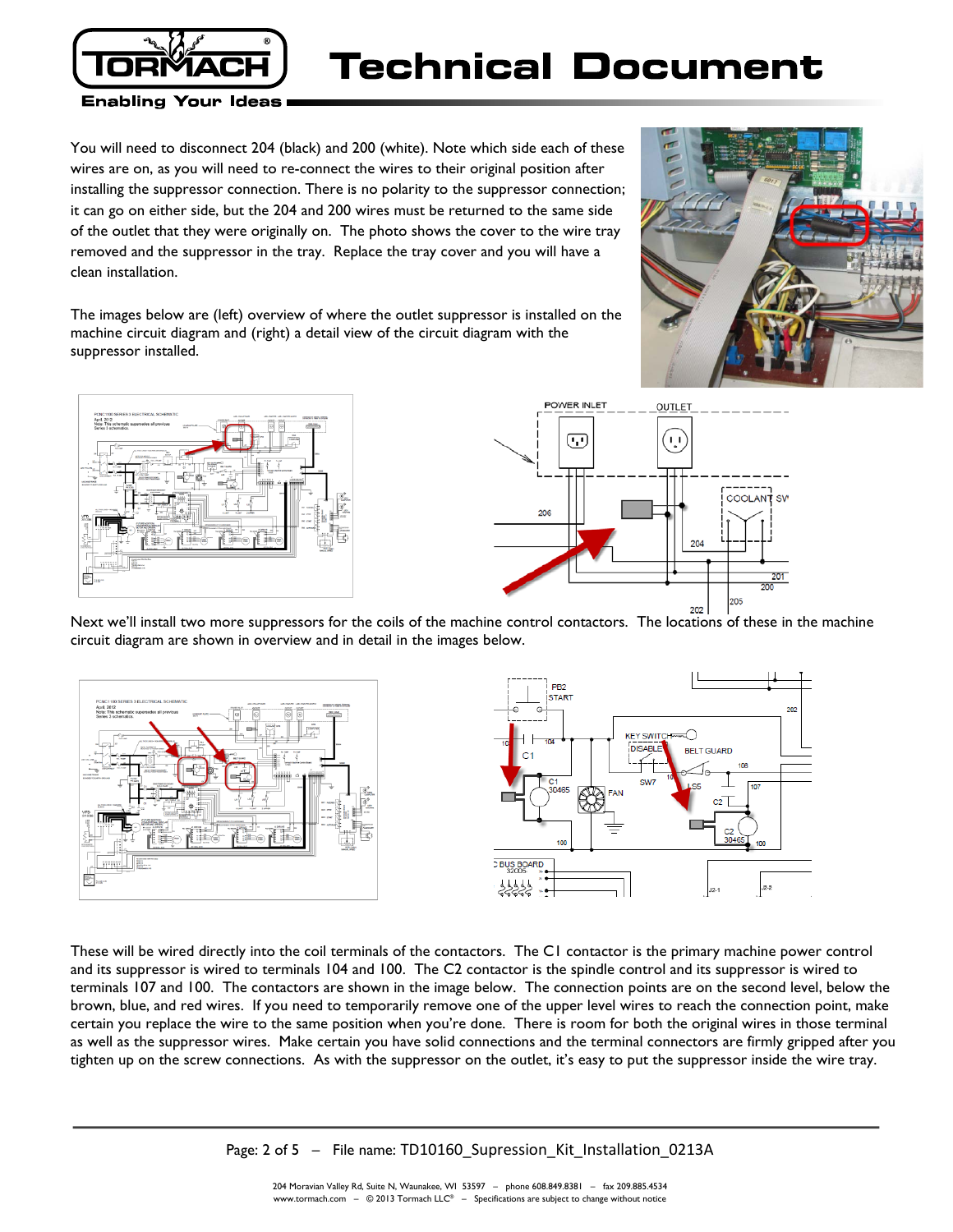

# Technical Document

**Enabling Your Ideas** 



### I**nstallation in a PCNC 770**

With the machine powered up and the controller operational, move the  $X$  and  $Y$  axis such that the electrical cabinet door has clearance and can be fully opened. Do not open the door until the power has been removed from the machine.

With the machine and the machine control computer turned off, disconnect all electrical power to the machine. With the PCNC 770 this will be the 120 VAC power cord.

Open the cabinet door and find the coolant outlet. This will be on the lower left hand corner of the cabinet and have wires 100 and 124 going to it. You will need to disconnect each of 124 (black) and 100 (white). The suppressor with the dual piggyback spade terminals will need be installed on the tabs where 124 and 100 had been, then 124 and 100 are stacked is stacked on top of the suppressor connection. There is no polarity to the suppressor connection; it can go on either side, but the 124 and 100 wires must be returned to the same side of the outlet that they were originally on. You'll have a better looking installation if you remove the wire tray cover and hide the suppressor inside the wire tray. Replace the tray cover and you will have a clean installation.



The images below are (left) overview of where the outlet suppressor is installed on the machine circuit diagram and (right) a detail view of the circuit diagram with the suppressor installed.





Page: 3 of 5 – File name: TD10160\_Supression\_Kit\_Installation\_0213A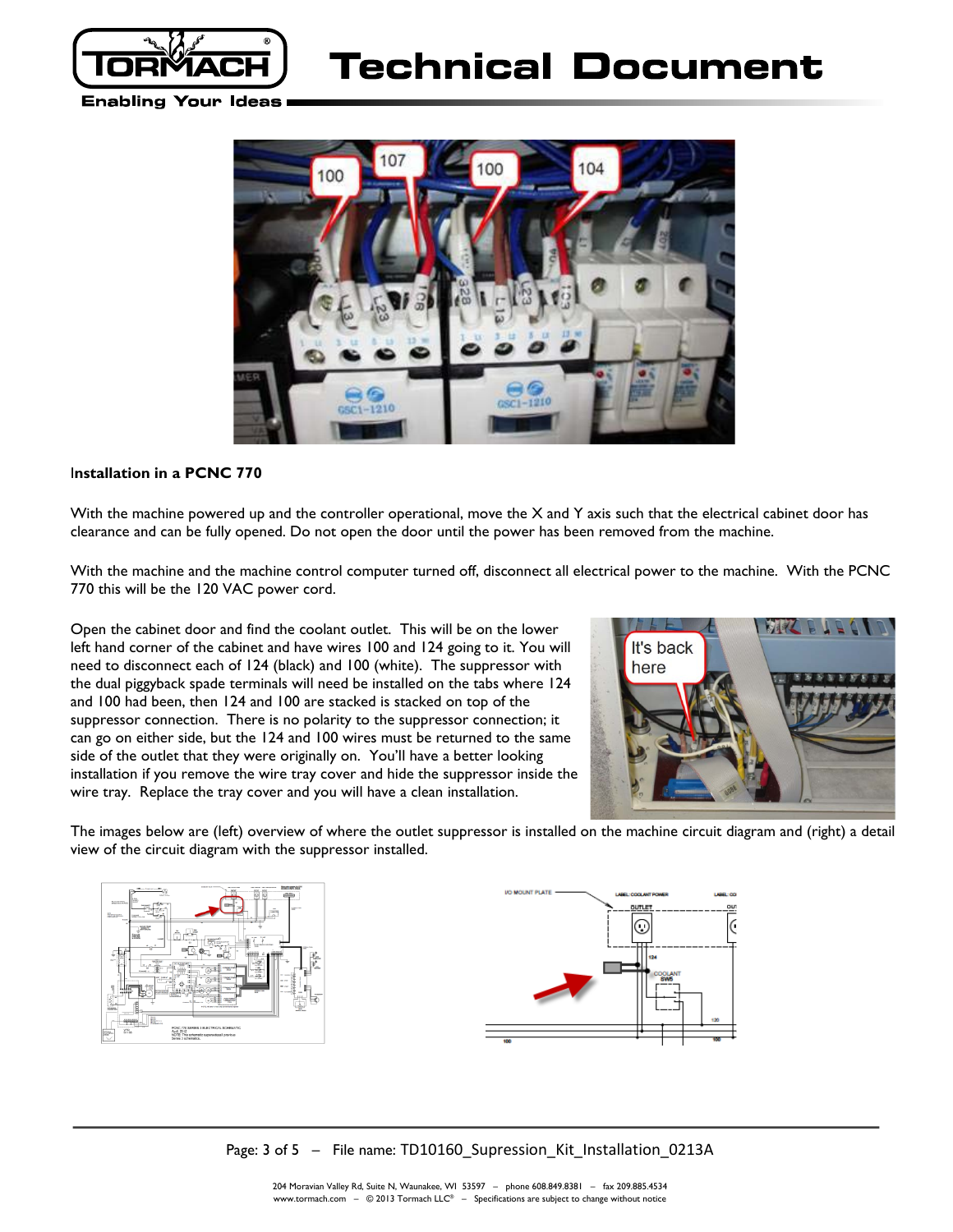

### **Enabling Your Ideas**

Next we'll install two more suppressors for the coils of the machine control contactors. The locations of these are shown below; left is general circuit location and right is a detail.





The physical positions are indicated in the photo below:



The suppressor leads will share the contactor terminals with the original wires. On C1, one lead of a suppressor goes into the same terminal as wire 104 and the other lead connect to the terminal with wire 100. On C2, one lead of the suppressor goes into the same termination as wire 107. The wire positions are indicated below, but remember that there may be some variation in the shape of contactor depending on your individual machine. The important part is the wire number, so don't be mislead if your contactors look a bit different.

Page: 4 of 5 - File name: TD10160\_Supression\_Kit\_Installation\_0213A